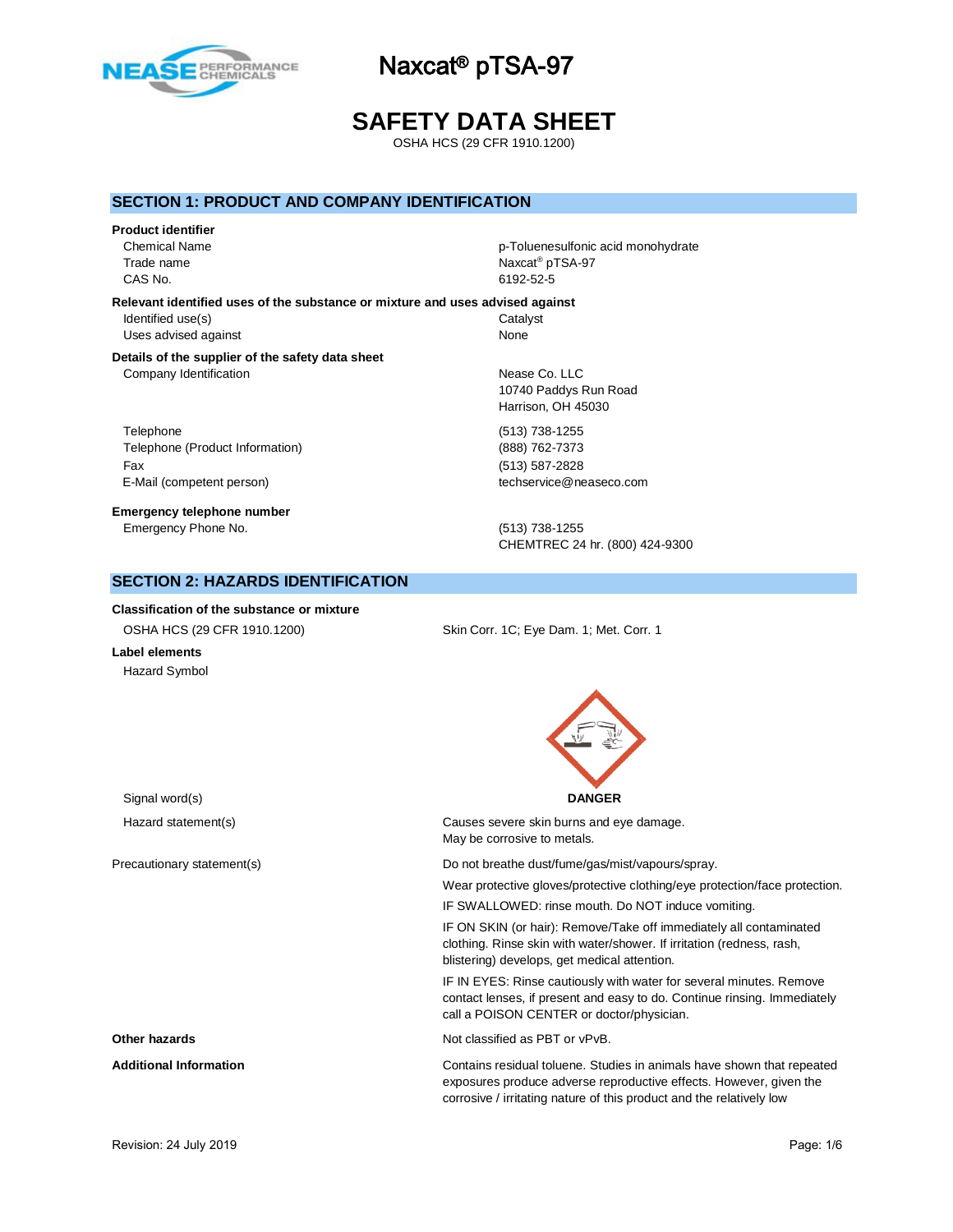

concentration of toluene present, this product is not considered to pose a reproductive risk to humans.

# **SECTION 3: COMPOSITION/INFORMATION ON INGREDIENTS**

| Hazardous ingredient(s)            | $%$ W/W | CAS No.   | Hazard statement(s)                                                    |
|------------------------------------|---------|-----------|------------------------------------------------------------------------|
| p-Toluenesulfonic acid monohydrate | $>97\%$ | 6192-52-5 | Causes severe skin burns and eye damage.<br>Causes serious eye damage. |
| Sulfuric acid                      | $2\%$   | 7664-93-9 | Causes severe skin burns and eye damage.                               |

**Additional Information -** Substances in the product which may present a health or environmental hazard, or which have been assigned occupational exposure limits, are detailed below.

- Toluene (CAS No. 108-88-3) <1%

## **SECTION 4: FIRST AID MEASURES**



| Description of first aid measures                                             |                                                                                                                                                                              |
|-------------------------------------------------------------------------------|------------------------------------------------------------------------------------------------------------------------------------------------------------------------------|
| Inhalation                                                                    | Remove to fresh air and keep at rest in a position comfortable for breathing.<br>If breathing is laboured, administer oxygen. If symptoms occur obtain<br>medical attention. |
| <b>Skin Contact</b>                                                           | Wash affected skin with plenty of water. Remove contaminated clothing<br>immediately. If irritation (redness, rash, blistering) develops, get medical<br>attention.          |
| Eye Contact                                                                   | Rinse cautiously with water for several minutes. Remove contact lenses, if<br>present and easy to do. Continue rinsing. Get medical advice/attention.                        |
| Ingestion                                                                     | If ingested, rinse mouth. Do not induce vomiting. Seek medical treatment.                                                                                                    |
| Most important symptoms and effects, both<br>acute and delayed                | None                                                                                                                                                                         |
| Indication of any immediate medical attention<br>and special treatment needed | None                                                                                                                                                                         |

| <b>SECTION 5: FIRE-FIGHTING MEASURES</b>                         |                                                                                                          |
|------------------------------------------------------------------|----------------------------------------------------------------------------------------------------------|
| <b>Extinguishing media</b>                                       |                                                                                                          |
| -Suitable Extinguishing Media<br>-Unsuitable Extinguishing Media | Extinguish with waterspray, dry chemical, sand or carbon dioxide.<br>None anticipated.                   |
| Special hazards arising from the substance or<br>mixture         | None anticipated.                                                                                        |
| <b>Advice for fire-fighters</b>                                  | Fire fighters should wear complete protective clothing including self-<br>contained breathing apparatus. |

| <b>SECTION 6: ACCIDENTAL RELEASE MEASURES</b>                          |                                                                                                                                                                                                                  |
|------------------------------------------------------------------------|------------------------------------------------------------------------------------------------------------------------------------------------------------------------------------------------------------------|
| Personal precautions, protective equipment<br>and emergency procedures | Put on protective equipment before entering danger area.                                                                                                                                                         |
| <b>Environmental precautions</b>                                       | Do not allow to enter drains, sewers or watercourses.                                                                                                                                                            |
| Methods and material for containment and<br>cleaning up                | Contain spillages with sand, earth or any suitable adsorbent material.<br>Transfer to a container for disposal or recovery. Wash the spillage area with<br>water. If possible prevent water running into sewers. |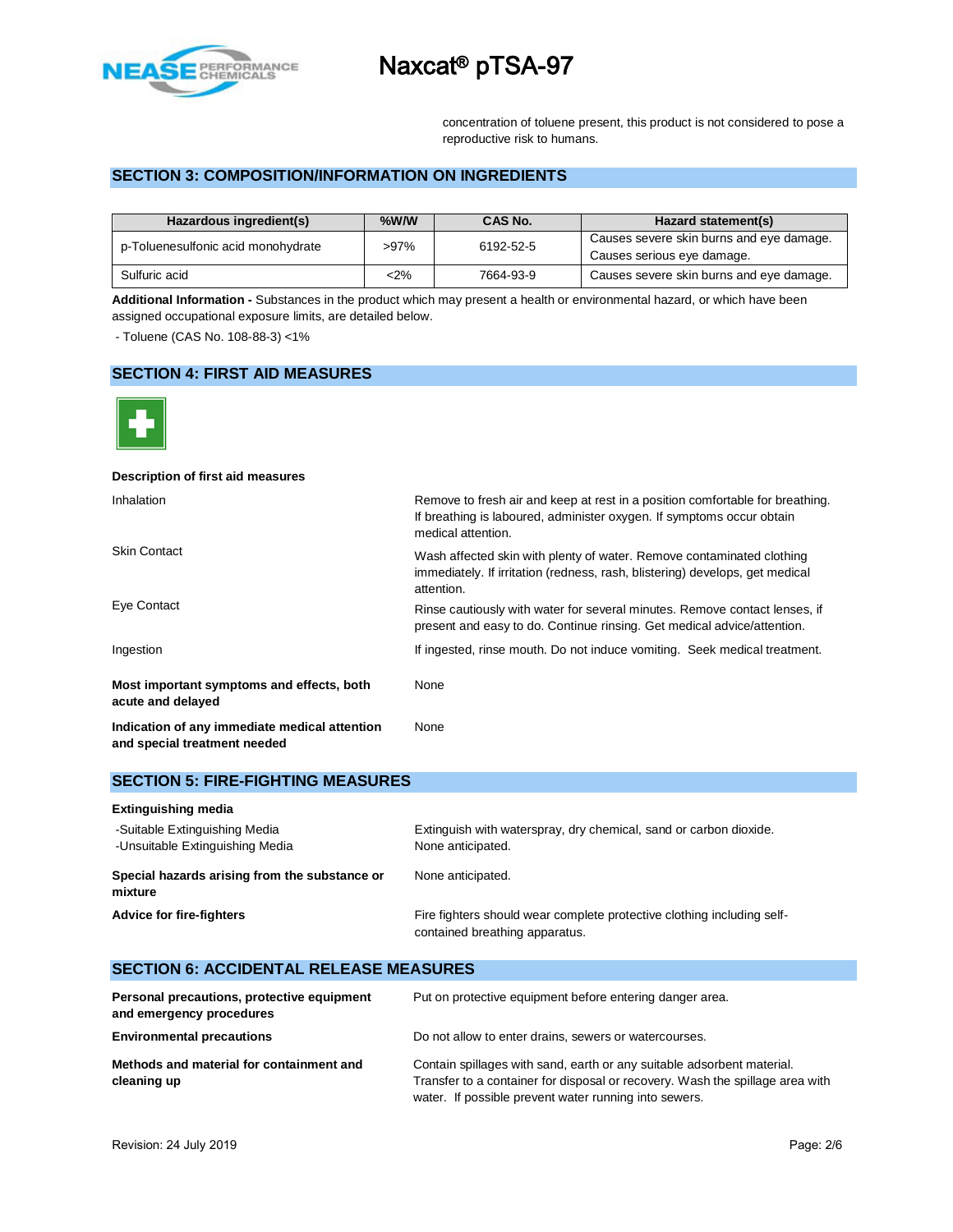

**Reference to other sections** None Additional Information **None** 

# **SECTION 7: HANDLING AND STORAGE**

**Precautions for safe handling** Do not get in eyes, on skin, or on clothing.

**Conditions for safe storage, including any incompatibilities**

| -Storage Temperature    | Store at room temperature.                                                                                      |
|-------------------------|-----------------------------------------------------------------------------------------------------------------|
| -Incompatible materials | Attacks many materials and clothing. Keep away from oxidising agents.<br>Keep container tightly closed and dry. |
| Specific end use(s)     | Catalvst                                                                                                        |

# **SECTION 8: EXPOSURE CONTROLS/PERSONAL PROTECTION**

#### **Control parameters**

#### **Occupational exposure limits**

|                   |                | LTEL (8 hr TWA ppm) |                            | STEL (ppm)  |             |                                  |
|-------------------|----------------|---------------------|----------------------------|-------------|-------------|----------------------------------|
| <b>SUBSTANCE.</b> | <b>CAS No.</b> | PEL (OSHA)          | <b>TLV (ACGIH)</b>         | PEL (OSHA)  | TLV (ACGIH) | Note:                            |
| Sulfuric acid     | 7664-93-9      | ma/m <sup>3</sup>   | $0.2 \text{ ma/m}^{3}$ (T) | ----        | $\cdots$    | <sup>(T)</sup> Thoracic fraction |
| Toluene           | 108-88-3       | 200                 | 20                         | 300 ceiling | $---$       | 500 10min. peak                  |
|                   |                |                     |                            |             |             |                                  |

#### **Recommended monitoring method NIOSH 5043; NIOSH 7903 Exposure controls**

protection to eyes.

Appropriate engineering controls **Appropriate engineering controls Local exhaust required.** 

**Personal protection equipment**

Eye/face protection The following to be used as necessary: Goggles giving complete





Skin protection (Hand protection/ Other) The following to be used as necessary:Gloves (Neoprene or Natural rubber). Chemical protection suit. Wear safety or chemical resistant shoes or boots. Check with protective equipment manufacturer's data.



Respiratory protection **No personal respiratory protective equipment normally required.** 

Thermal hazards Use gloves with insulation for thermal protection, when needed.

**Environmental Exposure Controls Example 20 and 20 and 20 and 20 and 20 and 20 and 20 and 20 and 20 and 20 and 20 and 20 and 20 and 20 and 20 and 20 and 20 and 20 and 20 and 20 and 20 and 20 and 20 and 20 and 20 and 20 a** 

### **SECTION 9: PHYSICAL AND CHEMICAL PROPERTIES**

**Information on basic physical and chemical properties**

Appearance **Crystalline Needles** Colour White Odour **Slight hydrocarbon-like** Odour Threshold (ppm) and the state of the state of the Not available. pH (Value) <2 (10% solution) Melting Point (°C) / Freezing Point (°C) 103 - 105

Revision: 24 July 2019 **Page: 3/6** Page: 3/6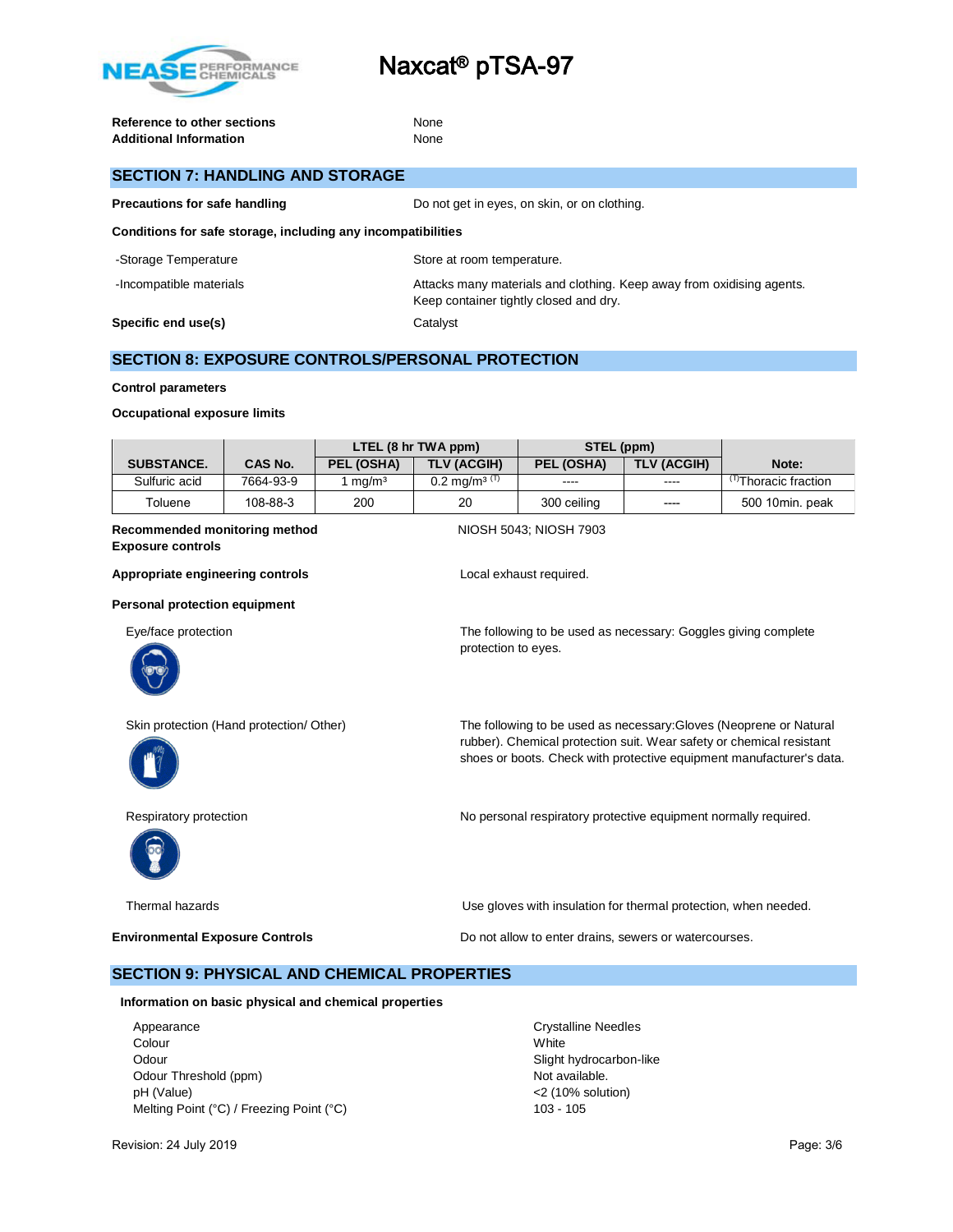

Boiling point/boiling range (°C): Not available. Flash Point (°C) Not applicable Not applicable Evaporation rate <1 (butyl acetate =1) Flammability (solid, gas) and the state of the state of the Non-flammable. Explosive limit ranges **Not applicable** Not applicable Vapour Pressure (Pascal) and the contract of the Low Low Vapour Density (Air=1)  $>1$ Density (g/ml) Not available. Solubility (Water) Soluble Soluble Solubility (Other) **Not available.** Not available. Partition Coefficient (n-Octanol/water) -0.62 (est. log P) Auto Ignition Temperature (°C) and the control of the Not available. Decomposition Temperature (°C) Not available. Kinematic Viscosity (cSt) @ 40°C Not applicable. Explosive properties **Not explosive.** Not explosive. Oxidising properties Not oxidising.

**Other information Not available. Other information** 

## **SECTION 10: STABILITY AND REACTIVITY**

| Reactivity                                | Stable under normal conditions.                                                                                                                                                                             |
|-------------------------------------------|-------------------------------------------------------------------------------------------------------------------------------------------------------------------------------------------------------------|
| <b>Chemical stability</b>                 | Stable.                                                                                                                                                                                                     |
| Possibility of hazardous reactions        | None anticipated.                                                                                                                                                                                           |
| <b>Conditions to avoid</b>                | Incompatible materials.                                                                                                                                                                                     |
| Incompatible materials                    | Reacts with strong alkalis. Avoid contact with bleach or other<br>hypochlorites. Generates heat of solution when dissolved in<br>water and alcohols. May cause exothermic polymerisation of<br>furan resin. |
| <b>Hazardous Decomposition Product(s)</b> | Carbon monoxide, Carbon dioxide, Sulphur oxides, Acrid<br>smoke                                                                                                                                             |

## **SECTION 11: TOXICOLOGICAL INFORMATION**

**Exposure routes:** Inhalation**,** Skin Contact**,** Eye Contact

#### **Substances in preparations / mixtures**

Toluene-4-sulfonic acid (CAS No. 104-15-4)

**Acute toxicity** (By analogy with similar materials) Oral: LD50 > 1104 mg/kg-bw (rat)

**Irritation/Corrosivity** Corrosive (Skin and Eyes) **Sensitization It is not a skin sensitizer.** 

Dermal: LD50 >2 g/kg-bw (rabbit) Inhalation: LC50 > 100 mg= saturated (Vapor), 8 hour (rat)

**Repeated dose toxicity**) NOAEL: > 500 mg/kg bw/day (28 days/week, oral, rat) **Carcinogenicity Carcinogenicity Carcinogenicity NOAEL** (rat):  $\geq$  240 mg/kg (Fischer 344

| <b>NTP</b><br> | ADO<br>_____ | ______ | $\sim$ $\sim$ $\sim$ | 0 1 1 |
|----------------|--------------|--------|----------------------|-------|
| No.            | No.          | No.    | No.                  | No.   |

**Mutagenicity** There is no evidence of mutagenic potential.

**Toxicity for reproduction** No effects to the reproductive system. Residual toluene in this formulation is not expected to present a reproductive risk given the corrosive / irritating nature of this product.

Sulfuric acid (CAS No. 7664-93-9)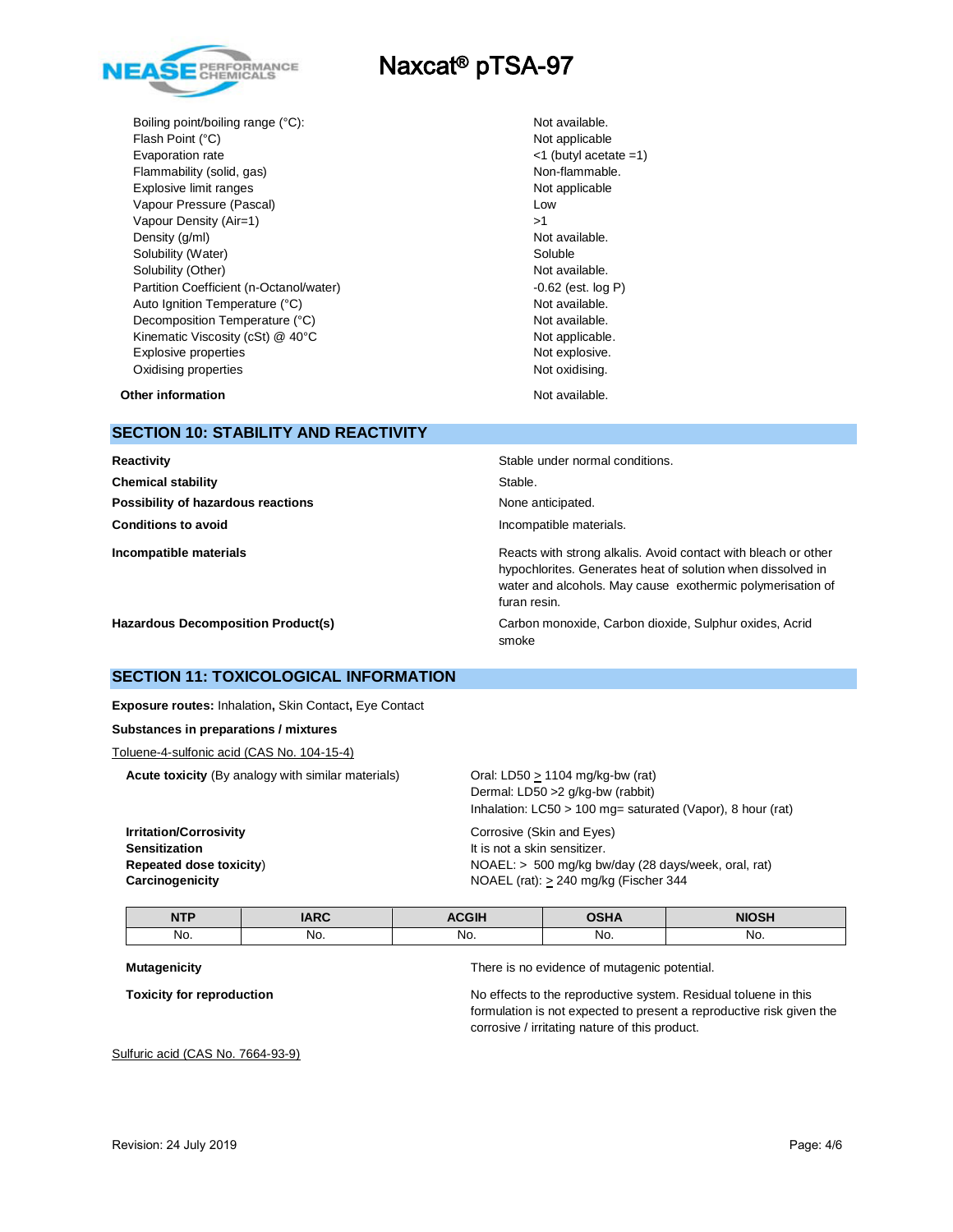

**Acute toxicity Acute toxicity Acute toxicity Acute toxicity Oral:** LD50 = 2140 mg/kg-bw (rat)

**Irritation/Corrosivity** Corrosive (Skin and Eyes) **Sensitization** Skin sensitisation has been reported in humans. **Repeated dose toxicity** No data.

**Carcinogenicity Carcinogenicity Carcinogenicity Carcinogenicity Carcinogenicity Carcinogenicity C** 

**NTP IARC ACGIH OSHA NIOSH** Listed | Group 1 Group 2A | No. | No.

Dermal: No data

**Mutagenicity** There is no evidence of mutagenic potential.

Inhalation:  $LC50 = 0.37 - 0.42$  mg/l (rat)

**Toxicity for reproduction NOAEL:** 20 mg/m<sup>3</sup> (rabbit) (New Zealand White) NOEL: 20 mg/m³ (rabbit) (New Zealand White)

# **SECTION 12: ECOLOGICAL INFORMATION**

| Toluene-4-sulfonic acid (CAS No. 104-15-4) |                                                                                                   |
|--------------------------------------------|---------------------------------------------------------------------------------------------------|
| Short term                                 | LC50 (96 hour): >500 mg/L (Leuciscus idus melanotus)                                              |
|                                            | EC50 (48 hour): >103 mg/l (Daphnia magna, mobility) - (By analogy with<br>similar materials)      |
|                                            | EC50 (72 hour): 70 mg/l (Pseudokirchnerella subcapitata) - (By analogy with<br>similar materials) |
| Long Term                                  | Scientifically unjustified                                                                        |
| Persistence and degradability              | Readily biodegradable.                                                                            |
| Bioaccumulative potential                  | The product has low potential for bioaccumulation.                                                |
| Mobility in soil                           | The substance has high mobility in soil.                                                          |
| Results of PBT and vPvB assessment         | Not classified as PBT or vPvB.                                                                    |
| Sulfuric acid (CAS No. 7664-93-9)          |                                                                                                   |
| Short term                                 | LC50 (96 hour): 42.0 mg/l (96 hour) (Gambusia affinis)                                            |
|                                            | EC50 (24 hour): 29.0 mg/l (Daphnia magna)                                                         |
|                                            | EC50 (48 hour): 29 mg/l (Pandalus montagui)                                                       |
| Long Term                                  | Scientifically unjustified                                                                        |
| Persistence and degradability              | Not readily biodegradable.                                                                        |
| Bioaccumulative potential                  | The substance has no potential for bioaccumulation.                                               |
| Mobility in soil                           | The substance has high mobility in soil.                                                          |
| Results of PBT and vPvB assessment         | Not classified as PBT or vPvB.                                                                    |
| Other adverse effects                      | None known.                                                                                       |
|                                            |                                                                                                   |

# **SECTION 13: DISPOSAL CONSIDERATIONS**

| Waste treatment methods       | Disposal should be in accordance with local, state or national legislation.<br>Consult an accredited waste disposal contractor or the local authority for<br>advice. |
|-------------------------------|----------------------------------------------------------------------------------------------------------------------------------------------------------------------|
| <b>Additional Information</b> | None known.                                                                                                                                                          |